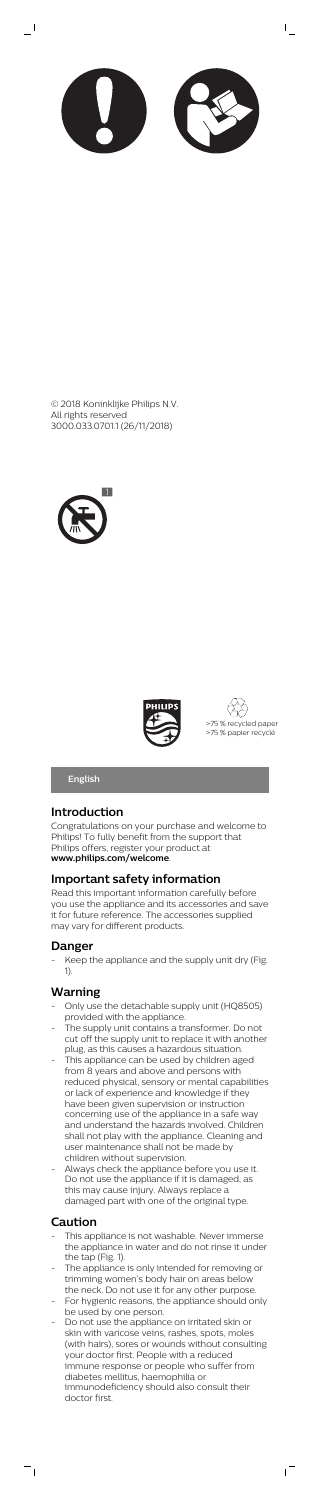Your skin may become a little red and irritated the first few times you use the appliance. This phenomenon is absolutely normal and quickly disappears. As you use the appliance more often, your skin gets used to it and skin irritation decreases. If the irritation has not disappeared within three days, we advise you to consult a doctor.

 $\bar{\Gamma}$ 

- To prevent damage and injuries, keep the operating appliance (with or without attachment) away from scalp hair, eyebrows, eyelashes, clothes etc.
- Do not exfoliate immediately after epilation, as this may intensify possible skin irritation caused by epilation.
- Do not use bath or shower oils when epilating, as this may cause serious skin irritation.
- Use and store the appliance at a temperature between 5°C and 35°C.
- Never use compressed air, scouring pads, abrasive cleaning agents or aggressive liquids to clean the appliance.
- Do not use the supply unit in or near wall sockets that contain an electric air freshener to prevent irreparable damage to the supply unit.

- The supply unit is suitable for mains voltages ranging from 100 to 240 volts.
- The supply unit transforms 100-240 volts to a safe low voltage of less than 24 volts.
- Make sure you push the small plug completely into the socket of the appliance. Once you have plugged it in fully, you hear a click.

- Move the appliance against the direction of hair growth, with the on/off slide pointing in the direction in which you move the appliance.
- Make sure that you place the appliance on the skin at an angle of 90°
- Make sure your skin is clean, entirely dry and free from grease. Do not use any cream before you start epilating.
- The optimal hair length for easy epilation is 3-4mm. If the hairs are too short, wait until they are longer or try to remove the hairs by repeatedly moving the appliance across the skin.

### **Electromagnetic fields (EMF)**

This Philips appliance complies with all applicable standards and regulations regarding exposure to electromagnetic fields.

### **General**

 $\overline{\phantom{a}}$  (

### **Epilation tips**

Do not throw away the product with the normal household waste at the end of its life, but hand it in at an official collection point for recycling. By doing this, you help to preserve the environment. Follow your country's rules for the separate collection of electrical and electronic products. Correct disposal helps prevent negative consequences for the environment and human health.

Pastikan perkakas dan unit bekalan kering (Raj. 1).

 $\sqrt{2}$ 

## **Troubleshooting**

If you encounter a problem with the appliance that you cannot solve by following the epilation tips,you can visit **www.philips.com/support** for a list of frequently asked questions.

### **Replacement**

To buy accessories or spare parts, visit

**www.philips.com/parts-and-accessories** or go to your Philips dealer. You can also contact the Philips Consumer Care Center in your country (see the international warranty leaflet for contact details).

Shaving head (if supplied): For optimal performance, we advise you to replace the cutting unit of the shaving head every two years. If you use the shaving head twice or more times a week, replace the cutting unit more often. Always replace the cutting unit with one of the original type (CP0757/01).

Note: The availability of accessories may differ by country.

### **Warranty and support**

If you need information or support, please visit **www.philips.com/support** or read the international warranty leaflet.

### Warranty restrictions

Cutting units are not covered by the terms of the international warranty because they are subject to wear.

### **Recycling**

## **Bahasa Melayu**

## **Pengenalan**

Tahniah atas pembelian anda dan selamat menggunakan Philips! Untuk memanfaatkan sepenuhnya sokongan yang ditawarkan oleh Philips, daftar produk anda di **www.philips.com/welcome**.

## **Maklumat keselamatan penting**

Baca maklumat penting ini dengan teliti sebelum anda menggunakan perkakas dan aksesorinya dan simpan untuk rujukan pada masa hadapan. Aksesori yang dibekalkan mungkin berbeza-beza untuk berlainan produk.

## **Bahaya**

 $\overline{\phantom{a}}$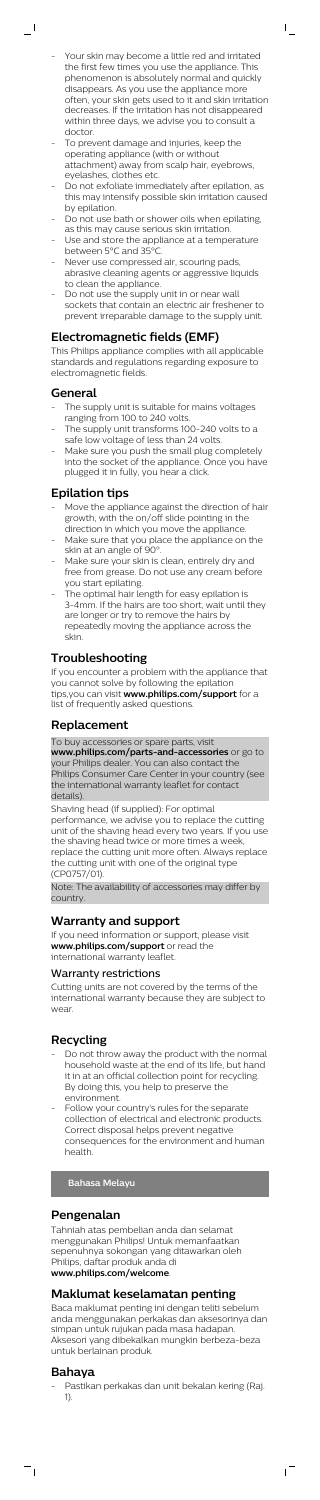### **Amaran**

 $\overline{\phantom{0}}$ 

- Hanya gunakan unit bekalan boleh ditanggalkan (HQ8505) yang disediakan dengan perkakas.
- Unit bekalan mengandungi pengubah. Jangan putuskan unit bekalan untuk menggantikannya dengan palam lain, kerana ini menyebabkan situasi berbahaya.

 $\mathsf{I}$ 

- Perkakas ini boleh digunakan oleh kanak-kanak berumur 8 tahun dan ke atas dan orang yang kurang keupayaan fizikal, deria atau mental atau kurang pengalaman dan pengetahuan jika mereka diberi pengawasan dan arahan berkaitan penggunaan perkakas secara selamat dan memahami bahaya yang mungkin berlaku. Kanak-kanak tidak sepatutnya bermain dengan perkakas ini. Pembersihan dan penyelenggaraan oleh pengguna tidak harus dilakukan oleh kanak-kanak tanpa pengawasan.
- Pastikan anda memeriksa perkakas setiap kali sebelum anda menggunakannya. Jangan gunakan perkakas jika rosak, kerana ini boleh menyebabkan kecederaan. Bahagian yang rosak hendaklah digantikan dengan jenis yang asli sahaja.

### **Awas**

- Perkakas ini tidak boleh dibasuh. Jangan sekalikali tenggelamkan perkakas ke dalam air dan jangan membilasnya di bawah air paip (Raj. 1).
- Perkakas hanya dimaksudkan untuk menghilangkan atau memotong bulu badan wanita pada kawasan bawah leher. Jangan gunakannya untuk sebarang tujuan lain.
- Atas sebab-sebab kebersihan, perkakas ini hendaklah hanya digunakan oleh seorang sahaja.
- Jangan gunakan perkakas pada kulit yang mengalami kerengsaan atau kulit dengan vena varikos, ruam, titik merah, tahi lalat (berambut) atau luka tanpa merujuk kepada doktor anda dahulu. Bagi mereka yang mempunyai daya imun yang rendah atau bagi orang yang menghidap penyakit diabetes melitus, hemofilia atau keimunodefisienan hendaklah merujuk kepada doktor mereka terlebih dahulu.
- Beberapa kali pertama anda menggunakan perkakas tersebut, kulit anda mungkin akan mengalami kerengsaan dan sedikit kemerahan. Fenomena ini adalah perkara biasa dan akan hilang dengan cepat. Apabila anda menggunakan perkakas tersebut dengan lebih kerap, kulit anda akan menjadi sebati dengannya dan kerengsaan kulit akan berkurangan. Sekiranya kerengsaan tidak hilang dalam masa tiga hari, kami mengesyorkan anda untuk berjumpa doktor.
- Untuk mengelakkan kerosakan dan kecederaan, jauhkan perkakas yang berfungsi (dengan atau tanpa alat tambahan) dari rambut, bulu kening, bulu mata, pakaian, benang, kord, berus dsb.
- Jangan gunakan sebarang berus pengelupasan sejurus selepas pengguguran bulu, kerana ini boleh menambah lagi kemungkinan kerengsaan kulit akibat pengguguran bulu.
- Jangan gunakan minyak mandian apabila anda mencukur bulu, kerana ini akan menyebabkan kerengsaan kulit yang serius.
- Guna dan simpan perkakas pada suhu antara 5°C dan 35°C.
- Jangan sekali-kali gunakan udara termampat, pad penyental, agen pembersih yang melelas atau cecair yang agresif untuk membersihkan perkakas.
- Jangan gunakan unit bekalan di atau berdekatan dengan soket dinding yang mengandungi penyegar udara elektrik untuk mencegah kerosakan yang tidak boleh dibaiki kepada unit bekalan.

## **Medan elektromagnet (EMF)**

Perkakas Philips ini mematuhi semua piawaian dan peraturan yang berkaitan dengan pendedahan kepada medan elektromagnet.

### **Am**

- Unit bekalan sesuai untuk voltan sesalur kuasa antara 100 hingga 240 volt.
- Unit bekalan mengubah 100-240 volt kepada voltan rendah dan selamat tidak melebihi 24 volt.
- Pastikan anda menolak masuk palam kecil sepenuhnya ke dalam soket perkakas. Setelah memasang palam sepenuhnya, anda akan mendengar bunyi klik.

## **Petua pengepilatan**

- Gerakkan perkakas bertentangan dengan arah bulu tumbuh, dengan peluncur hidup/mati menuding ke arah di mana anda menggerakkan perkakas.
- Pastikan bahawa anda meletakkan perkakas pada kulit pada sudut 90°.
- Pastikan kulit anda bersih, kering sepenuhnya dan bebas daripada gris. Jangan gunakan sebarang krim sebelum anda mula mengepilat.
- Panjang rambut optimum untuk pengelipatan yang mudah ialah 3-4mm. Jika rambut terlalu pendek, tunggu sehingga rambut lebih panjang atau cuba keluarkan rambut dengan menggerakkan perkakas merentas kulit berulang kali.

## **Penyelesai Masalah**

Jika anda menghadapi masalah dengan perkakas yang anda tidak boleh selesaikan dengan mengikut petua pengelipatan, anda boleh melawati **www.philips.com/support** untuk mendapatkan senarai soalan lazim.

## **Penggantian**

 $\frac{1}{\sqrt{2}}$ 

Untuk membeli aksesori atau alat ganti, lawati **www.philips.com/parts-and-accessories** atau pergi ke wakil penjual Philips anda. Anda juga boleh menghubungi Pusat Perkhidmatan Pengguna Philips di negara anda (lihat risalah

 $\mathbf{r}$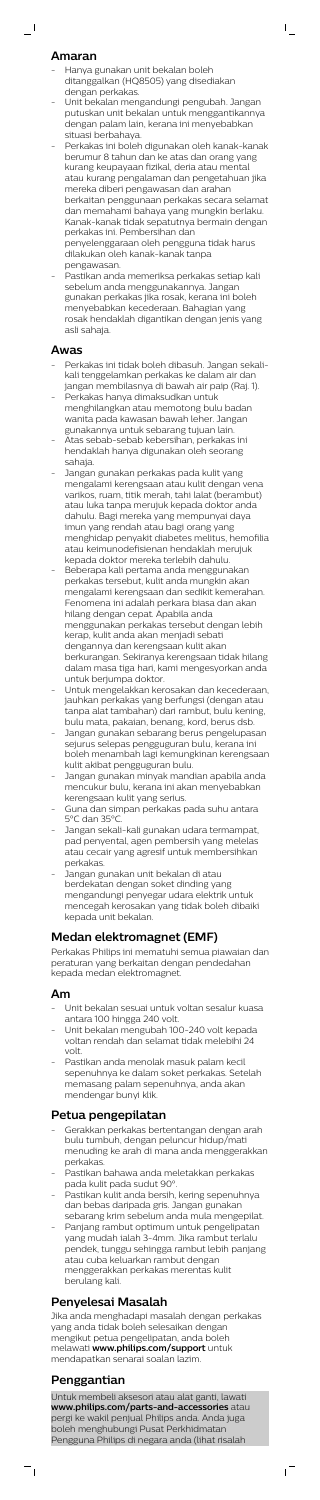jaminan antarabangsa untuk maklumat perhubungan).

Kepala pencukur (jika dibekalkan): Untuk prestasi yang optimum, kami menasihatkan anda supaya menggantikan unit pemotong kepala pencukur setiap dua tahun. Jika anda menggunakan kepala pencukur dua kali atau lebih dalam seminggu, gantikan unit pemotongnya dengan lebih kerap. Sentiasa gantikan unit pemotong dengan jenis yang asli sahaja (CP0757/01).

 $\mathsf{I}$ 

Nota:Ketersediaan aksesori mungkin berbeza mengikut negara.

### **Jaminan dan sokongan**

Jika anda memerlukan maklumat atau sokongan, sila lawati **www.philips.com/support** atau baca risalah jaminan antarabangsa.

- Jangan buang produk bersama sampah rumah biasa di akhir hayatnya, sebaliknya bawanya ke pusat pungutan rasmi untuk dikitar semula. Dengan berbuat demikian, anda membantu untuk memelihara persekitaran.
- Patuhi peraturan negara anda untuk pengambilan produk elektrik dan elektronik secara berasingan. Pembuangan secara betul membantu mengelakkan akibat negatif bagi kesihatan manusia dan persekitaran.

### Sekatan jaminan

Unit pemotong tidak diliputi oleh terma jaminan antarabangsa kerana ia terdedah kepada kelusuhan.

### **Mengitar semula**

**Português do Brasil**

### **Introdução**

Parabéns pela sua compra e seja bem-vindo à Philips! Para aproveitar todos os benefícios oferecidos pelo suporte da Philips, registre seu produto na página **www.philips.com/welcome**.

- Use apenas a fonte de alimentação removível (HQ8505) fornecida com o aparelho.
- A fonte de alimentação contém um transformador. Não desligue a fonte de alimentação para trocá-la por outro conector, pois isso causará uma situação perigosa.
- Este aparelho pode ser utilizado por crianças de oito anos ou mais e por pessoas com capacidade física, sensorial ou mental reduzida ou com pouca experiência e conhecimento, desde que sejam supervisionadas ou instruídas sobre o uso do aparelho de forma segura e estejam cientes dos riscos envolvidos. Não deixe o aparelho ao alcance de crianças. Crianças não devem realizar a limpeza ou a
- manutenção sem a supervisão de um adulto. Sempre verifique o aparelho antes de usá-lo. Não use o aparelho se ele estiver danificado, pois isso pode causar ferimentos. Sempre substitua uma peça danificada por outra do tipo original.

### **Informações importantes de segurança**

Leia atentamente estas informações importantes antes de usar o aparelho e seus acessórios. Guarde-as para futuras consultas. Os acessórios fornecidos podem variar para produtos diferentes.

### **Perigo**

- Mantenha o aparelho e a fonte de alimentação secos (fig. 1).

### **Aviso**

### **Atenção**

 $\frac{1}{\sqrt{2}}$ 

- Este aparelho não é lavável. Nunca mergulhe-o na água nem lave-o em água corrente (fig. 1).
- O aparelho deve ser usado apenas para remover ou aparar pelos do corpo da mulher em áreas abaixo do pescoço. Não o utilize para nenhum outro fim.
- Por questões de higiene, o aparelho só deve ser utilizado por uma pessoa.
- Não use o aparelho em peles irritadas ou com varizes, erupções cutâneas, espinhas, pelos encravados, verrugas (com pelos) ou feridas sem antes consultar um médico. Pessoas com baixa imunidade ou que sofrem de diabetes mellitus, hemofilia ou imunodeficiência também devem consultar um médico antes de usar o aparelho. Sua pele poderá ficar um pouco vermelha e irritada nas primeiras vezes que você usar o aparelho. Essa reação é absolutamente normal e desaparece rapidamente. À medida que você usar o aparelho com mais frequência, sua pele se acostumará com ele, e a irritação diminuirá. Se a irritação não desaparecer em três dias, recomendamos que você consulte um médico. Para evitar danos e ferimentos, mantenha o aparelho em funcionamento (com ou sem acessórios) longe do couro cabeludo, sobrancelhas, cílios, roupas etc. Não use escovas esfoliantes imediatamente após a depilação, pois isso pode intensificar possíveis irritações na pele causadas pela depilação. Não use óleos de banho ao se depilar, pois isso pode causar irritações graves na pele. - Use e guarde o aparelho a uma temperatura entre 5°C e 35°C. Nunca use ar comprimido, palhas de aço, agentes de limpeza abrasivos ou líquidos agressivos para limpar o aparelho. Não use a fonte de alimentação em tomadas que contenham um purificador de ar elétrico, nem perto delas, para evitar danos irreparáveis à fonte de alimentação.

 $\sqrt{2}$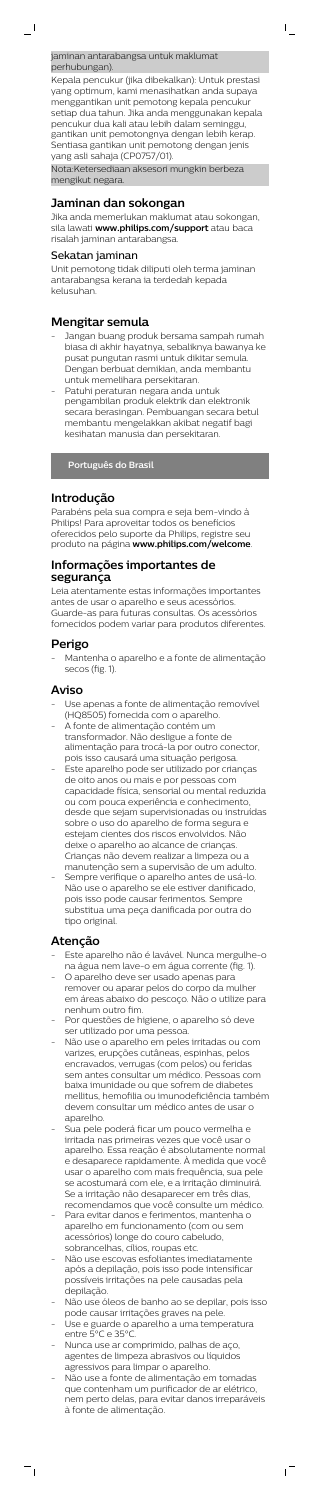### **Campos eletromagnéticos**

Este aparelho Philips está em conformidade com todos os padrões e regulamentos aplicáveis relacionados à exposição a campos eletromagnéticos.

 $\mathsf{I}$ 

### **Informações gerais**

 $\overline{\phantom{0}}$ 

- A fonte de alimentação é adequada para voltagens de 100 a 240 volts.
- A fonte de alimentação transforma a tensão de 100-240 volts em uma tensão segura, inferior a 24 volts.
- Certifique-se de inserir o pequeno plugue completamente no soquete do aparelho. Assim que conectar totalmente, você ouvirá um clique.

### **Dicas de depilação**

- Mova o aparelho na direção contrária ao crescimento dos pelos, com o controle deslizante liga/desliga voltado para a direção em que você moverá o aparelho.
- Certifique-se de colocar o aparelho sobre a pele em um ângulo de 90°.
- Certifique-se de que a sua pele esteja limpa, totalmente seca e sem gordura. Não use cremes antes de iniciar depilação.
- O comprimento do pelo ideal para uma depilação fácil é entre 3 e 4 mm. Se os pelos estiverem muito curtos, aguarde até que eles cresçam ou tente remover os pelos movendo o aparelho várias vezes sobre a pele.

### **Solução de problemas**

Se tiver algum problema com o aparelho e não for capaz de resolvê-lo seguindo as dicas de depilação, acesse **www.philips.com/support** para obter uma lista de perguntas frequentes.

### **Substituição**

Đọc kỹ thông tin quan trọng này trước khi sử dụng thiết bị cùng phụ kiện và cất giữ để tiện tham khảo sau 'hu kiện đi kèm có thể khác nhau cho những

Para comprar acessórios ou peças avulsas, visite **www.philips.com/parts-and-accessories** ou vá até seu revendedor da Philips. Você também pode entrar em contato com a Centro de Informações ao Consumidor Philips (veja o folheto de garantia internacional para obter detalhes de contato). Cabeça de corte (se for fornecida): Para obter o melhor desempenho, recomendamos substituir a unidade de corte da cabeça de corte a cada dois anos. Caso você use a cabeça de corte duas ou mais vezes por semana, troque a unidade de corte com mais frequência. Sempre substitua a unidade de corte por outra do tipo original (CP0757/01). Nota:A disponibilidade dos acessórios pode diferir de acordo com o país.

### **Garantia e suporte**

Caso você precise obter informações ou suporte, visite o site **www.philips.com/support** ou leia o folheto de garantia internacional.

- Thiết bị này không thể rửa được. Không nhúng thiết bị vào trong nước, hoặc rửa dưới vòi nước (Hình 1).
- Thiết bị chỉ được thiết kế để nhổ hoặc tỉa lông trên cơ thể phụ nữ ở những vùng dưới cổ. Không sử dụng nó vào bất kỳ mục đích nào khác.

 $\overline{1}$ 

### Restrições da garantia

As unidades de corte não estão cobertas pelos termos da garantia internacional, pois elas estão sujeitas a desgastes.

### **Reciclagem**

- Não descarte o produto com o lixo doméstico normal ao final de sua vida útil. Leve-o a um posto de coleta oficial para que ele possa ser reciclado. Ao fazer isso, você ajuda a preservar o meio ambiente.
- Siga a regulamentação do seu país para a coleta seletiva de produtos elétricos e eletrônicos. O descarte correto ajuda a prevenir consequências negativas para o meio ambiente e para a saúde humana.

Tiếng Việt

### Giới thiệu

Chúc mừng bạn đã mua hàng và chào mừng bạn đến với Philips! Để có được lợi ích đầy đủ từ sự hỗ trợ do Philips cung cấp, hãy đăng ký sản phẩm tại www.philips.com/welcome.

### Thông tin quan trong về an toàn

phẩm khác nhau.

## Nguy hiểm

- Giữ máy và bộ nguồn khô ráo (Hình 1).

## Cảnh báo

- Chỉ dùng bộ nguồn tháo rời (HQ8505) đi kèm với thiết bị.
- Bộ nguồn chứa một biến áp. Không tháo bỏ bộ nguồn này để thay bằng phích cắm khác, vì làm như vậy sẽ gây ra tình huống nguy hiểm.
- Trẻ em từ 8 tuổi trở lên và những người bị suy giảm năng lực về thể chất, giác quan hoặc tâm thần, hoặc thiếu kiến thức và kinh nghiệm có thể sử dụng thiết bị này nếu họ được giám sát hoặc hướng dẫn sử dụng thiết bị theo cách an toàn và hiểu được các mối nguy hiểm liên quan. Không để trẻ em chơi đùa với thiết bị. Không nên để trẻ em thực hiện vệ sinh và bảo dưỡng khi không có sự giám sát.
- Luôn kiểm tra thiết bị trước khi sử dụng. Không sử dụng nếu thiết bị này bị hư hỏng, vì như vậy có thể gây ra chấn thương. Luôn thay thế bộ phận bị hỏng với bộ phận cùng loại và đúng tiêu chuẩn.

## Chú ý

 $\frac{1}{\sqrt{2}}$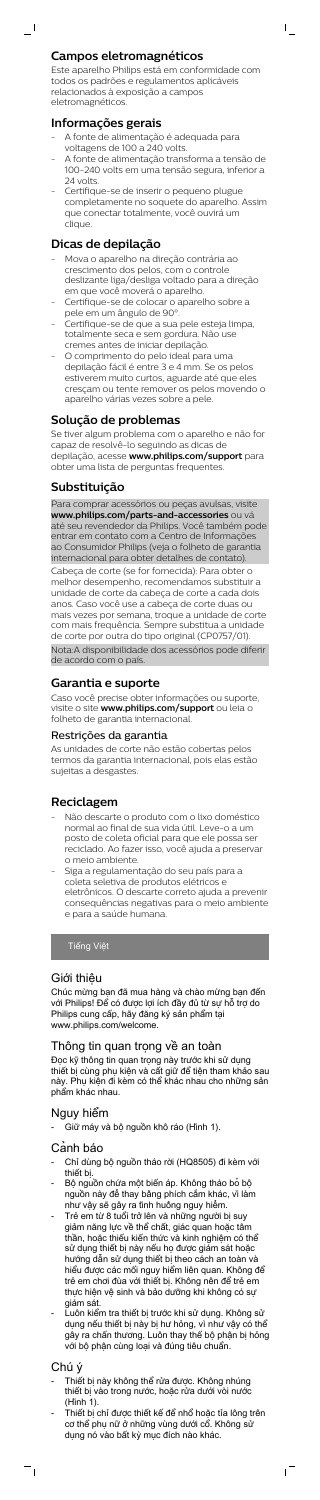Để đảm bảo vệ sinh, thiết bị chỉ nên được sử dụng bởi một người.

 $\mathsf{I}$ 

- Không sử dụng thiết bị trên da bị kích thích hoặc da bị giãn tĩnh mạch, phát ban, có vết đốm, nốt ruồi (có lông) hoặc bị thương mà không tham khảo bác sĩ trước. Những người bị bệnh phản ứng miễn dịch suy giảm hoặc những người mắc bệnh tiểu đường, máu khó đông hoặc suy giảm miễn dịch cũng phải tham khảo bác sĩ trước.
- Trong vài lần đầu sử dụng thiết bị, da bạn có thể hơi đỏ và bị kích ứng Hiện tượng này là hoàn toàn bình thường và sẽ nhanh chóng biến mất. Sau khi sử dụng thiết bị thường xuyên hơn, da bạn sẽ quen dần với thiết bị và giảm dần kích ứng da. Nếu hiện tượng kích ứng không hết trong ba ngày, chúng tôi khuyên bạn nên đi khám bác sĩ.
- Để tránh bị hư hỏng và bị thương, giữ thiết bị đang chạy (có hoặc không có phụ kiện) cách xa tóc, lông mày, lông mi, quần áo, v.v...
- Không sử dụng bàn chải tẩy da chết ngay sau khi nhổ lông, vì như vậy có thể làm tăng khả năng dị ứng da do nhổ lông.
- Không sử dụng dầu tắm khi nhổ lông, vì như vậy có thể gây kích ứng nặng cho da.
- Sử dụng và bảo quản thiết bị này ở nhiệt độ 5°C đến 35°C.
- Không sử dụng khí nén, miếng tẩy rửa, chất tẩy rửa có tính ăn mòn hoặc những chất lỏng mạnh để lau chùi thiết bị.
- Không sử dụng bộ nguồn trong hoặc gần ổ cắm tường có cắm máy xịt thơm phòng để tránh thiệt hại không thể khắc phục được cho bộ nguồn.

- Bộ nguồn thích hợp để sử dụng với điện áp từ 100 đến 240 vôn.
- Bộ nguồn biên điện áp từ 100-240 vôn xuông mức điện áp thấp an toàn dưới 24 vôn.
- Hãy đảm bảo bạn cắm hoàn toàn phích cắm nhỏ vào ổ cắm thiết bị. Sau khi đã cắm hoàn toàn, bạn sẽ nghe thấy tiếng click.

- Di chuyển thiết bị ngược chiều mọc của lông, với thanh trượt bật/tắt trỏ theo hướng bạn sẽ di chuyển thiết bị.
- Hãy đảm bảo bạn đặt thiết bị lên da theo góc 90°.
- Đảo bảo đã vệ sinh sạch sẽ da, để khô hoàn toàn và không có dầu mỡ. Không dùng bất cứ loại kem bôi nào trước khi bắt đầu nhổ lông.
- Để dễ nhổ, độ dài râu tóc tối ưu là 3-4 mm. Nếu râu tóc quá ngắn, hãy chờ tới khi dài hơn hoặc cố gắng nhổ bằng cách di chuyển thiết bị trên da lặp lại nhiều lần.

### Điện từ trường (EMF)

Thiết bị Philips này tuân thủ tất cả các tiêu chuẩn và quy định hiện hành liên quan đến mức phơi nhiễm điện từ trường.

### Tổng quát

 $\overline{\phantom{0}}$ 

### Mẹo nhổ

ขอแสดงความยินดีกับผลิตภิณฑ์ เหม่และตอนรับเขาสู่ เลกของฟิลิปส! เพื่อไหคุณ ไดริบประโยชนุอยางเต็มที่จากบริการที่ Philips มอบไห โปรดลงทะเบียนผลิตภัณฑ์ของคุณที่ www.philips.com/welcome

### Cách khắc phục sự cố

Nếu gặp phải sự cố với thiết bị mà bạn không thể giải quyết được bằng cách làm theo các mẹo nhổ, bạn có thể truy cập www.philips.com/support để xem một danh sách các câu hỏi thường gặp.

### Thay thế phụ kiện

Để mua phụ kiện hoặc các bộ phận thay thế, truy cập www.philips.com/parts-and-accessories hoặc tới đại lý Philips của bạn. Bạn cũng có thể liên hệ với Trung tâm Chăm sóc Khách hàng của Philips tại quốc gia của mình (xem tờ bảo hành quốc tế để biết chi tiết liên hệ). Đầu cạo (nếu có đi kèm): Để có hiệu suất cạo tối ưu, chúng tôi khuyên bạn nên thay bộ phận cắt của đầu cạo hai năm một lần. Nếu bạn sử dụng đầu cạo từ hai lần trở lên mỗi tuần, hãy thay bộ cắt thường xuyên hơn. Luôn thay thế bộ phận cắt bằng bộ phận cùng loại và đúng tiêu chuẩn (CP0757/01).

Lưu ý:Khả năng sẵn có của các phụ kiện có thể khác nhau, tùy theo quốc gia.

### Bảo hành và hỗ trợ

Nếu bạn cần thông tin hoặc hỗ trợ, vui lòng truy cập vào www.philips.com/support hoặc đọc tờ bảo hành quốc tế.

### Các giới hạn về bảo hành

Bộ phận cắt không thuộc phạm vi các điều khoản bảo hành quốc tế vì các bộ phận này có thể hao mòn.

### Tái chế

- Không vứt sản phẩm cùng chung với rác thải gia đình thông thường khi ngừng sử dụng nó mà hãy đem thiết bị đến điểm thu gom chính thức để tái chế. Làm như vậy sẽ giúp bảo vệ môi trường. - Tuân thủ theo quy định của quốc gia bạn về việc thu gom riêng các sản phẩm điện và điện tử. Vứt bỏ đúng cách sẽ giúp phòng tránh các hậu quả xấu cho môi trường và sức khỏe con người.

# ขอมูลเบื้องต<sup>้</sup>น

# ข้อมูลความปลอดภัยที่สำคัญ

โปรดอานขอมูลที่สำคัญอย่างละเอียดก่อนไช่งานเครื่องรวมทั้งอุปกร-ณเสริมและเก็บคู่มือ ไวเพื่อไช่อางอิงุตอ ไป อุปกรณเสริมที่ไหมาอาจแตกต่างกัน ไปตามผลิตภัณฑ

## อันตราย

ควรเก็บเครื่องและชุดอุปกรณ์ในที่แห้ง (รูปที่ 1)

## คำเตือน

 $\overline{\phantom{a}}$ 

 ให้ใช้แต่ชุดอุปกรณ์ที่สามารถถอดออกได้ (HQ8505) ที่มาพร้อมกับเครื่อง

 $\sqrt{ }$ 

- ชุดอุปกรณนประกอบดวยตาแปลงไฟ อย่าตดชุดอุปกรณ์แล้วเปลี่ยนหวปลักไหม เพราะจะก่อโหเกิดอนตรายรายแรงข<mark>้</mark>น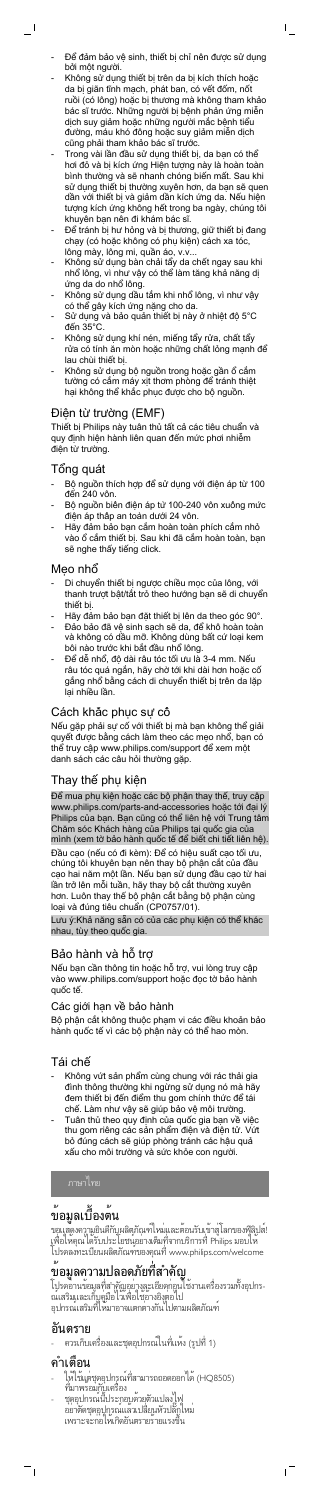- เครื่องนสามารถไชไดยเด็กอายุ 8 ปีขึ้นไป รวมถึงบุคคลที่มู่สุภาพรางกาย เมสมบูรณุ ประสาทสมผส เมสมบูรณ์ หรือสุภาพจิตใจ เมปกติ หรือขาดประสบการณ์และความรู้ความเข้าใจ โดยจะต้องอยู่ในการควบคุมดูแลหรือได้รับคำแนะนำในการใช้ง-านที่ปลอดภยและเขาใจถึงอนตรายที่เกี่ยวของในการไช่งาน หามใหเด็กเล่นเครื่องนี้ ู เมคุวรุ เหเด็กทำความสะอาดและดูแลรกษา

 $\mathsf{L}$ 

โดยไม่มีการควบคุมดูแล - ตรวจสอบเครื่องก่อนการไชงานเสมอ หามไช้งานเครื่อง หากชารุดเสียหาย เพราะอาจทำไหบาดเจ็บ เด หากชำรุดเสียหาย เพราะอาจทาเหบ ตเจบ เพ<br>ให้เปลี่ยนชิ้นส่วนที่ชำรุดด้วยชิ้นส่วนของแท้เท่านั้น

## ขอควรระวัง

 $\overline{\phantom{0}}$ 

- เครื่องนี้ ไม่สามารถลางทำความสะอาดได้ หามจุมเครื่องลงในน้ำ-และหามเปิดน้ำกอก เหลผ่านเครื่องเด็ดขาด (รูปที่ 1)
- เครื่องนี้เหมาะสำหรับกำจัดหรือเล็มเสนขนบนรางกายของสตรี บริเวณตงแต่เตคอลงไป หามไช่งานเครื่องเพื่อจุดประสงค์อื่น
- เพื่อสุขลกษณะที่ถูกต้อง ควรไช้อุปกรณเครื่องนี้โดยบุคคลเดียวเท่านั้น อย่าใช้กับบริเวณผิวที่บอบบาง
- หรือง่ายต่อการเกิดอาการระคายเคืองเป็นผื่นแดงหรือมีเส้นเลือด-โป่งพอง เป็นผื่น เป็นจุดแดง เป็นตุ่ม (มีขนคุด) หรือเป็นแผล โดยไม่ปรึกษาแพทย์ก่อนใช้ บุคคลที่ควรปรึกษาแพทย์ก่อนใช้เครื่องกำจัดขน ได้แก่ ผู้ที่มีปฏิกิริยาตอบสนองทางภูมิคุ้มกันลดลง หรือผู้ป่วยโรคเบาหวาน ผู้ป่วยโรค Haemophilia หรือผู้ป่วยภูมิคุ้มกันบกพร่อง
- ผ้าของคุณอาจเกิดอาการระคายเคืองผิวหรือมีผื่นแดงเล็กน้อยเมื่-อุโซเครื่องสองสามครั้งแรก ซึ่งเป็นอาการปกติและจะหายไปในไม่ช้า เมื่อคุณใช้บ่อยครั้งขึ้น ร่างกายจะคุ้นชิน และอาการระคายเคืองของผิวจะลดลง หากยงมู่อาการระคายเคืองอยู่หลงผ่าน เป 3 วัน แนะนำเห เปพบแพทย
- เพื่อป้องกนุความเสียหายและอาการบาดเจ็บที่อาจเกิดขึ้น เก็บเครื่องที่กำลังเปิดไซงาน (ทีมหรือไม่มีอุปกรณ์เชื่อมต่อ) โห่ห่างจากหน่งศีรษะ เส้นผม ขนคิ้ว ขนตา เสื้อผ่า และอื่นๆ
- หามไช่แปรงขดผู้วูไดๆ ทนที่หลงการกำจุดขน เนื่องจากอาจทำไหอาการระคายเคืองผิวที่เกิดจากการกำจดขนรุ-นแรงมากยิ่งขึ้น
- หามไชสบูเหลวหรักนู่ามนชำระลางรางกายเมื่อกำจดขนุบนราง-กาย เพราะอาจทำไห้ผู้วุเกิดการระคายเคืองอย่างรุนแรง ได
- ใช้และจัดเก็บเครื่องไว้ที่อุณหภูมิระหว่าง 5°C และ 35°C - หามไชอากาศอุด แผ่นไยขด สารที่มีฤทธิ์กดกรอน
- หรือของเหลวที่มีฤทธิ์รุนแรงทำความสะอาดเครื่องเป็นอันขาด - หามไซชุดอุปกรณบริเวณไกลเคียงเตารบุบนผนงที่มีเครื่องปรบอ-ากาศไฟฟ้าเพื่อหลีกเลี่ยงความเสียหายที่ร้ายแรงกับชุดอุปกรณ์

- -------<br>เลื่อนเครื่องสวนทิศทางที่เส้นขนขึ้นโดยให้ปุ่มเปิด/ปิดชี้ไปในทิศ-ทางที่คุณเลื่อนเครื่อง
- ตองแน่โจวาคุณ ไดวางเครื่องทำมุม 90° ลงบนผิวหนัง
- ผิวหนังของคุณต้องสะอาด แห้งสนิท ปราศจากความมัน
- หามไชคริมไดๆ ก่อนเริ่มกำจัดขนบนรางกาย
- ความยาวของเสนขนที่ง่ายต่อการกำจัดขนคือ 3-4 มม. หากเสนขนสันเกิน ไป
	- ให้รอจนกระทั่งเส้นขนยาวขึ้นหรือลองกำจัดขนโดยเคลื่อนตัวเครื่ องซ้ำๆ ไปตามผิวหนัง

หากคุณพบวาเครื่องมีปัญหาที่คุณ ไม่สามารถแก่ ไข ได้ดวยเคล็ดลับก-ารกำจัดขน คุณสามารถไปที่ www.philips.com/support เพื่อดูรายการคำถามที่พบบ่อย

หากต้องการซื้ออุปกรณ์เสริมหรืออะไหล่ โปรดไปที่ www.philips.com/parts-and-accessories หรือติดต่อตัวแทนจำหนาย Philips และคุณยงสามารถตู้ดูต่อศูนยบริการลูกค่า Philips ในประเทศของคุณได้อีกด้วย (ดูที่รายละเอียดการติดต่อจากเอกสารแผ่นพบเกี่ยวกบการรบประกัน-ทั่วโลก) หิวโกน (หากมี): เพื่อประสิทธิภาพสูงสุด เราขอแนะนำไหคุณเปลี่ยนชุดไบมีดูของหัวไกนทุกๆ สองปี หากไซหัวไกนสองครั้งหรือมากกวานั้นต่อสัปดาห

## สนามแม่เหล็กไฟฟ้า (EMF)

อุปุกรณู Philipูs

เครื่องนี้สอดคลองกับมาตรฐานและกฎขอบงคับที่เกี่ยวของทั้งหมดเกี่-ยวกบการสมผสกบสนามแมเหล็ก <mark>เ</mark>ฟฟา

- หามทิ้งผลิตภณฑรวมกุบขยะไนครวเรือนทว ไป เมื่อเครื่องหมดอายุการใช้งานแล้ว ควรทิ้งลงในถังขยะสำหรับนำกลับไปใช้ใหม่ได้ (รีไซเคิล) โดยจะเป็นการช่วยรักษาสภาวะสิ่งแวดล้อมที่ดี
- ปฏิบัติตามกฎไนประเทศของคุณสำหรบชุดผลิตภณฑ เฟฟาแล-ะอิเล็กทรอนิกส์ การทิ้งอย่างถูกวิธีจะช่วยป้องกันไม่ให้เกิดผลกระทบในแง่ลบต่อ-สิ่งแวดล้อมและสุขภาพของมนุษย์

使用本產品與其配件前,請先仔細閱讀此重要資訊,並 保留說明以供日後參考。 提供的配件可能隨產品而 異。

 $\overline{1}$ 

## ทั่วไป

- ชุดอุปกรณนแหมาะสาหรบไชกบแรงดน เพพาตงแต่ 100 ถึง 240 <mark>เว</mark>ลต
- ชุดอุปกรณสามารถแปลงแรงดนู เพพาขนาด 100-240
- โวลตเป็นแรงดน โฟต่ำกว่า 24 โวลต์ที่มีความปลอดภัย โด
- ตุรวจดูไหนุนไจวาคุณเสียบปลกขนาดเล็กเขากบุช่องเสียบของเค-รื่องแล้ว เมื่อคุณเสียบปลักเรียบร้อยแล้ว คุณจะ ได้ยินเสียงดังคลิก

## เคล็ดลับการถอนขน

## การแก้ปัญหา

## การเปลี่ยนอะไหล่

ให้เปลี่ยนชุดใบมีดบ่อยขึ้น ให้เปลี่ยนชุดใบมีดด้วยชิ้นส่วนของแท้เท่านั้น (CP0757/01) หมายเหตุ:อุปกรณ์เสริมอาจไม่มีจำหน่ายในบางประเทศ

## การรับประกันและสนับสนุน

หากคุณต้องการข้อมูลหรือการสนับสนุน โปรดเข้าชมเว็บไซต์ www.philips.com/support

หรืออานขอมูลจากเอกสารแผนพบท์แยกเฉพาะเกี่ยวกบการรบประ-กนทว<mark>เ</mark>ลก

## ข้อจำกัดการรับประกัน

ชุดไบมัด เมอยู่ภายไต่เงื่อน ไขการรบประกันทวุโลก เนื่องจากเป็นสินค้าที่ตองสึกหรอตามปกติอนเนื่องมาจากการไช่งาน

## การรีไซเคิล

繁體中文

## 簡介

 $\frac{1}{\sqrt{2}}$ 

感謝您購買本產品。歡迎來到飛利浦的世界! 為充分 享受飛利浦為您提供的好處,請至下列位址註冊產 品:**www.philips.com/welcome**。

### 重要安全資訊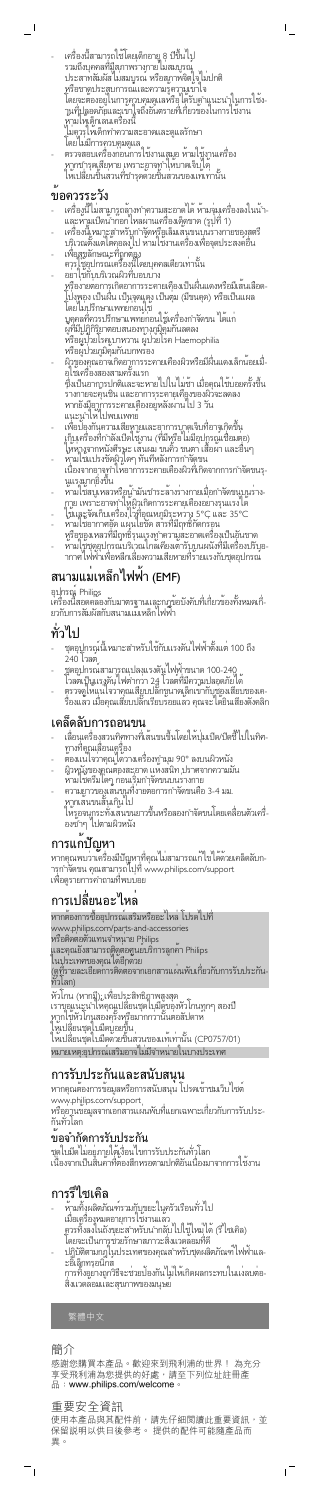危險

 $\overline{\phantom{a}}$ 

請保持產品本身及電源供應裝置乾燥 (圖 1)

警示

- 僅可使用本裝置隨附的可拆式電源供應裝置
- 
- (HQ8505)。<br>電源供應裝置內含 - 電源供應裝置內含一個變壓器。 請勿切斷電源供應 装置而以其他的插頭取代,否則會造成危險。

 $\overline{1}$ 

- 本電源供應裝置適用於 100 到 240 伏特的插座電 壓。
- 電源供應裝置可以將 100-240 伏特的電壓轉換為低 於 24 伏特的安全低電壓。
- 請確保您將小插頭完全插入產品的電源插孔。 完全 插入後,您會聽到「喀噠」聲。
- 本產品可供 8 歲以上兒童、身體官能或心智能力退 化者,或是經驗與使用知識缺乏者使用,但需有人 從旁監督或指示如何安全使用本產品,且使用者需 了解使用本產品的潛在危險。 請勿讓小孩把玩本產 品。若無人監督,請勿讓兒童進行清潔和使用者維 護。
- ...<br>使用前請務必檢查本產品。 若產品受損請勿使用, 以免受傷。 零件如有受損,請務必以原型號更換 之。
- 警告
- 本產品不可水洗。請勿將本產品浸泡在水中,或者 在水龍頭下沖洗 (圖 1)。
- 本產品僅供女性清除或修剪頸部以下的身體毛髮之 用。 請勿用於其他用途。
- 為保衛生起見,請勿多人共用本產品
- 請勿將本產品用於具有以下症狀的皮膚:過敏發 炎、靜脈曲張、出疹、起斑、長痣 (毛痣),或未諮 詢醫師即將本產品用於傷口處。 有免疫不良反應, 或是患有糖尿病、血友病或免疫不全的患者,在使 用本產品前,應先諮詢醫師。
- 前幾次使用本產品時,您的皮膚可能會稍微發紅刺 激。 這些現象完全正常,很快就會消失。 多使用本 産品幾次後,您的皮膚會逐漸習慣,且皮膚不適會 減少。如果刺痛感未在三天之內消失,建議您諮詢 醫師。
- 為避免造成損壞與傷害,請將使用中的產品 (無論有 無裝置配件) 遠離您的頭髮、眉毛、睫毛、衣服等。
- 除毛後請勿立即使用去角質刷,這會使除毛造成的 皮膚敏感狀況更為明顯。
- 除毛時請勿使用沐浴油,因為這可能會對皮膚造成 …<br>嚴重刺激。<br>請於 5°C
- 。<br>C 到 35°C 間使用並存放本產品。
- 綿数と こここのコース<br>- 絶對不可使用壓縮空氣、鋼絲絨、磨蝕性的清潔劑 或侵蝕性的液體清潔本產品。<br>警告符 注 :禁止用在打 的水 **头下进**行清洗。(
- 警告符 注 :禁止用在打 1)

- 將產品朝逆著毛髮生長的方向移動, On/Off 開關則 朝向產品移動的方向。
- 請確實將產品垂直靠在皮膚上
- 請確認您的皮膚是乾淨、乾燥而且沒有油脂。 在您 開始除毛之前請勿使用任何乳霜。<br>開始除毛之前請勿使用任何乳霜。
- 輕鬆除毛的最佳毛髮長度是 3 至 4 公釐。 如果毛髮 太短,請待毛髮變長,或試著在皮膚上重複地推移 本產品以去除毛髮。

如果您按照除毛小秘訣使用產品時,遇到無法解決的問 題,可以造訪 **www.philips.com/support** 以取得常見問 題清單。

www.philips.com/parts-and-accessories,或洽詢您的 飛利浦經銷商。 您也可以聯絡您所在國家/地區的飛利 浦客戶服務中心 (詳細聯絡資料請參閱全球保固說明 書)。

除毛刀頭 (若有): 為了達到最佳性能,我們建議除毛 刀頭的刀組應每兩年更換一次。 如果您一星期使用刀 頭的頻率為兩次以上,請提高更換刀組的頻率。 刀組 請務必以原型號更換 (CP0757/01)。

### 電磁波 (EMF)

本Philips產品符合所有電磁場暴露的相關適用標準和法 規。

一般

除毛小秘訣

### 疑難排解

更換

若要購買配件或備用零件,請造訪

注意:各國家/地區供應的配件可能有所不同。

### 保固與支援

如需資訊或支援,請造訪:**www.philips.com/support**, 或參閱全球保固說明書。

### 保固限制

由於刀組具有磨損性,因此不在全球保固範圍內。

回收

 $^{-}$ 

- 本產品使用壽命結束時請勿與一般家庭廢棄物一併 丢棄。請將該產品放置於政府指定的回收站, 此舉 能為環保盡一份心力。
- 請按照您所在國家/地區的規定,分類與回收電子電 器產品。正確處理廢棄物有助避免對環境和人類健 康的負面影響。

العربية

### **مقدمة**

تهانينا على شرائك من Philips ومرحبـًا بك إليها! لتستفيد بشكل كامل من الدعم الذي تقدمه Philips، سجـّل منتجك على .**www.philips.com/welcome**

## **معلومات مهمة معنية بالسلامة**

اقرأ هذه المعلومات المهمة بعناية قبل استخدام الجهاز وملحقاته واحتفظ بها للرجوع إليها في المستقبل. قد تختلف الملحقات المدرجة في المنتجات المختلفة.

## **خطر**

- يلزم الحفاظ على جفاف (الشكل 1) الجهاز ووحدة تزويد الطاقة.

### **تحذير**

ıT

- لا تستخدمي إلا وحدة الإمداد القابلة للفصل (8505HQ (والمزودة مع الجهاز.
- تحتوي وحدة التزويد بالطاقة على محول. لا تقطع وحدة التزويد بالطاقة لاستبدالها بقابس آخر حيث يتسبب ذلك في حالة خطيرة.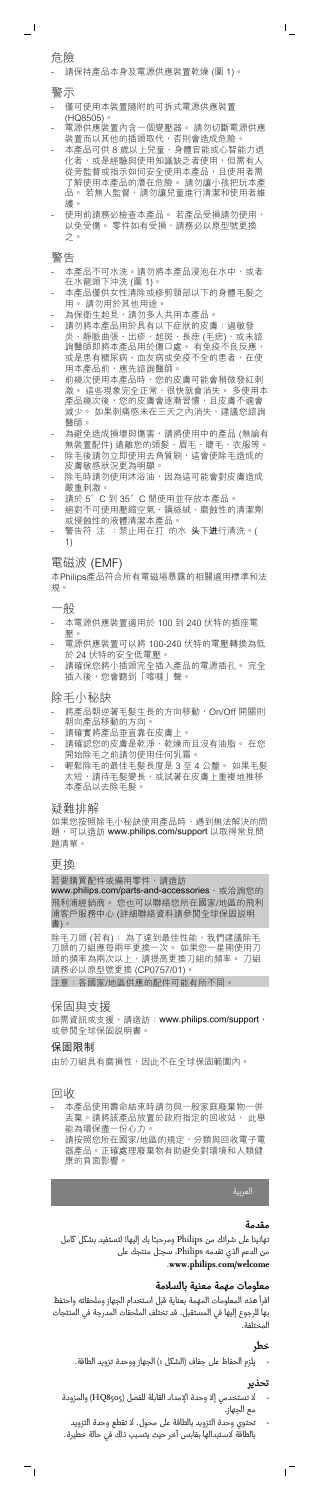- يمكن استخدام هذا الجهاز بواسطة الأطفال من سن 8 سنوات وأكثر وبواسطة الأشخاص ذوي القدرات الجسدية أو الحسية أو العقلية المنخفضة، أو من لم يكن لديهم سابق خبرة أو معرفة، إذا ما قـُدم لهم الإشراف أو الإرشادات المتعلقة باستخدام الجهاز بطريقة آمنة وإذا فهموا مخاطره. ويجب على الأطفال عدم اللعب بالجهاز. ولا يجوز إجراء عمليات التنظيف وصيانة المستخدم بواسطة الأطفال إلا إذا كان تحت الإشراف.

 $-$ <sup>1</sup>

- افحص الجهاز دائمـًا قبل استخدامه. لا تستخدم الجهاز إذا تعرض للتلف، حيث قد تحدث إصابات. استبدل دائمـًا الجزء التالف بنوع أصلي.

### **تنبيه**

- هذا الجهاز غير قابل للغسل .لا تغمس الجهاز مطلقـًا في الماء ولا تشطفه تحت الصنبور (الشكل 1).
- الجهاز مخصص فقط لإزالة شعر جسم المرأة أو قصه في المناطق الواقعة أسفل الرقبة. فلا تستعمله لأي غرض آخر.
- لأسباب صحية، يجب استخدام هذا الجهاز بواسطة شخص واحد فقط.
- لا تستخدمي الجهاز على بشرة متهيجة أو بشرة مصابة بالدوالي أو الطفح أو البقع أو الشامات (التي بها شعر) أو الجروح دون استشارة طبيبكِ أولاً. ويجب على الأشخاص الذين يعانون من نقص في الاستجابة المناعية أو الأشخاص الذين يعانون من مرض السكري أو الهيموفيليا أو نقص المناعة استشارة طبيبهم أولاً.
- قد تبدو بشرتكِ حمراء اللون ومتهيجة قليلاً في المرات القليلة الأولى التي تستخدمي فيها الجهاز. هذه الظاهرة أمر طبيعي تمامـًا وسرعان ما تختفي. عند استخدام الجهاز أكثر من مرة، تعتاد بشرتكِ عليها ويقل تهيج البشرة. وإذا لم يختفي التهيج في غضون ثلاثة أيام، فننصحكِ باستشارة طبيب.
- .<br>لمنع حدوث أي ضرر وإصابات، حافظي على إبقاء الجهاز قيد التشغيل (مع المرفقات أو بدونها) بعيدًا عن شعر الرأس، والحواجب، والرموش، والملابس، وما إلى ذلك.
- لا تستخدمي أية فرشاة تقشير بعد عملية إزالة الشعر مباشرة، لأن هذا قد يزيد من عملية تهيج البشرة المتوقعة والناتجة عن عملية إزالة الشعر.
	- لا تستخدمي زيوت الاستحمام عند إزالة الشعر، لأن ذلك قد يسبب تهيجـًا خطيرًا للبشرة.
- استخدم الجهاز وخزِّنه في درجة حرارة تتراوح بين 5 و35 درجة مئوية. - لا تستخدمي مطلقـًا الهواء المضغوط، أو وسائد التنظيف، أو العوامل
	- المنظفة الكاشطة، أو السوائل الشديدة لتنظيف الجهاز.
	- لا تستخدم وحدة الإمداد في أو بالقرب من مقابس الحائط التي تحتوي على معطر الجو الكهربي لمنع حدوث تلف غير قابل للإصلاح بوحدة الإمداد.

## **المجالات الكهرومغناطيسية (EMF(**

هذا الجهاز الذي تقدمه Philips يتوافق مع جميع المعايير واللوائح المعمول بها فيما يتعلق بالتعرض للمجالات الكهرومغناطيسية.

### **أمور عامة**

- تعد وحدة تزويد الطاقة مناسبة للجهد الكهربي الرئيسي الذي يتراوح من 100 إلى 240 فولت.
- تحول وحدة التزويد بالطاقة الجهد 240-100 فولت إلى جهد منخفض وآمن بمعدل أقل من 24 فولت.
- تأكدي من دفع القابس الصغير بالكامل داخل مقبس الجهاز. بمجرد توصيل القابس بالكامل، سيصدر صوت طقطقة.

## **نصائح لإزالة الشعر**

- حرّكي الجهاز عكس اتجاه نمو الشعر، مع توجيه مزلاق التشغيل/إيقاف التشغيل بنفس الاتجاه الذي تحركين جهاز به.
- تأكدي من وضع الجهاز على الجلد بزاوية 90 درجة. - تأكد من أن بشرتك نظيفة وجافة تمامـًا وخالية من الزيوت. لا
	- تستخدمي أي كريم قبل أن بدء النتف.
- طول الشعر المثالي للنتف بسهولة هو 4-3 مللي. إذا كان الشعر قصيرًا للغاية، فانتظري حتى يزاد طول بدرجة كافية أو حاولي إزالة الشعر بتكرار تمرير الجهاز على البشرة.

### **استكشاف الأخطاء وإصلاحها**

إذا واجهتك مشكلة مع الجهاز لا يمكنك حلها من خلال نصائح إزالة الشعر التالية، يمكنك زيارة **support/com.philips.www** للحصول على قائمة بالأسئلة المتداولة.

### **الاستبدال**

لشراء المستلزمات أو قطع الغيار، قومي بزيارة تاجر الي الذهاب أو **www.philips.com/parts-and-accessories** Philips. يمكنك أيضاً الاتصال بمركز رعاية المستهلك في بلدك (انظري كتيب الضمان الدولي للحصول علي بيانات الاتصال). رأس الحلاقة (إذا كانت مرفقة): للاستمتاع بأداء مثالي، فنحن نوصي باستبدال وحدة القص الموجودة في رأس الحلاقة كل عامين. وإذا كنتِ تستخدمين رأس الحلاقة مرتين أو أكثر في الأسبوع، فاحرصي على استبدال وحدة القص في وقت أقل. احرصي دائمـًا على استبدال وحدة القص بنوع أصلي (CPo757/01). ملاحظة:يمكن أن يختلف توفر الملحقات تبعـًا لكل بلد.

# **الضمان والدعم**

إذا كنت بحاجة إلى معلومات أو دعم، يـُرجي زيارة  **support/com.philips.www**أو قراءة كتيب الضمان العالمي.

**قيود الضمان** لا تغطي شروط الضمان الدولي وحدات القص لأنها معرضة للتآكل.

## **إعادة التدوير**

- لا تلق المنتج مع النفايات المنزلية المعتادة في نهاية فترة صلاحيته، ولكن قم بتسليمه إلى نقطة تجميع رسمية من أجل إعادة تدويره. بقيامك بذلك فأنت تساعد في المحافظة على البيئة.
- اتبع القواعد المحلية المعمول بها في بلدك والمعنية بتجميع المنتجات الكهربائية والإلكترونية والبطاريات القابلة لإعادة الشحن والمستعملة بصورة منفصلة. يساعد التخلص الصحيح من المنتجات القديمة في منع حدوث عواقب سلبية على البيئة وصحة الإنسان.

## **معرفی**

 $\sqrt{ }$ 

به شما برای خرید این محصول تبریک می گوییم و به دنیای محصولات Philips خوش آمدید! برای استفاده بهینه از خدمات پس از فروش Philips، دستگاه خود را در سایت **welcome/com.philips.www** ثبت نام کنید.

## **اطلاعات امنیتی مهم**

این اطلاعات مهم را به دقت قبل از استفاده از دستگاه و وسایل جانبی بخوانید و آن را برای استفاده های بعدی نزد خودتان نگهدارید. وسایل جانبی ارائه شده ممکن است در محصولات مختلف با یکدیگر متفاوت باشند.

 $^{-}$